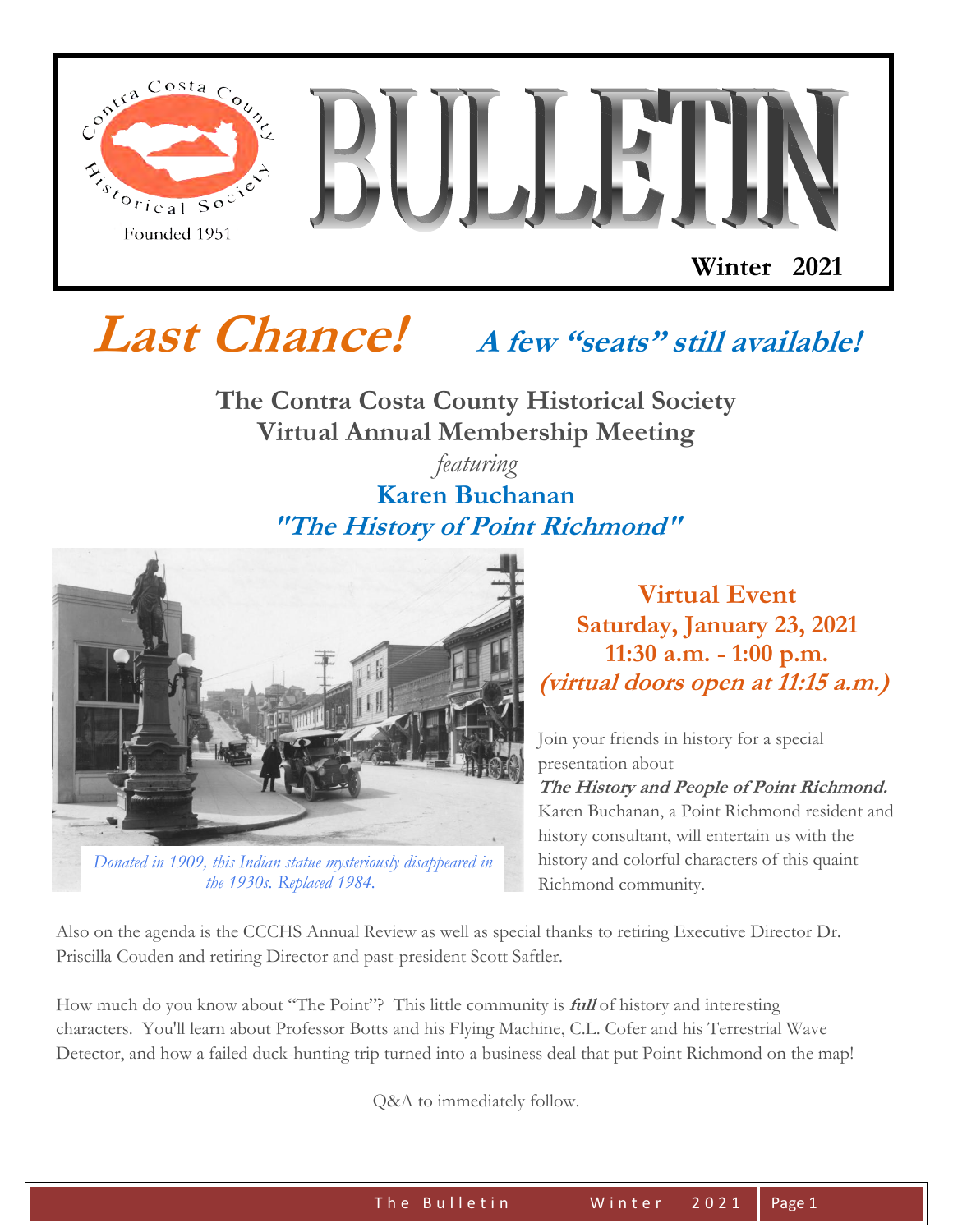**Program agenda: Opening remarks by Society President Special thanks to Priscilla Couden and Scott Saftler CCC Historical Society Annual Review The "History of Point Richmond" with speaker Karen Buchanan Q & A with Karen Buchanan Closing remarks** 

# **Admission to the event is free. Registration is required. Reserve your spot today!** ~ [Click here](http://r20.rs6.net/tn.jsp?f=00143kq_vjuW17nzsvQS7ieq68orvkdNWJJpjOm7ZES45Yd_o533l3wS1Q6v4OKnXumepgTdaCOPehUQ20M925tT5DAjW4QU6JuUB9hz2mwl9d9rDJ_3MGBMTrxZcl-reXJ8aWHvDm1owD3a57xVmaaC1fASamJ7-HwB2u5ZTzJz-YkTxYUADGyFVme-G3-MX_g&c=2PhefSTIuunA51krBQ57kiavv08UnIICjsIhr0oK-8XgZOGIsrYgmw==&ch=gSGRyvE05S0F_cIkTeTUWCLbuiZ9mEZfSKGbpASuX2dfABMHw0gJ4A==) ~



 *Nicholl Knob, 1902. Professor Botts and his flying machine. Photo courtesy of the Richmond Museum of History*

*A suggested donation of \$20 is requested to cover the costs of this event and replace the raffle ticket sales that we would normally garner at an in-person event. You may donate on-line, at our website home page at [www.cocohistory.org;](file:///C:/Users/donal/Documents/CCHIST/Bulletin_Winter-2021/www.cocohistory.org) just click on the "Donate" button. Alternatively, a check can be mailed to our History Center address: 724 Escobar Street, Martinez, 94553.* 

#### **About the Speaker**

Karen Buchanan is an active volunteer in the Richmond Community. She is involved with local organizations, including the Point Richmond History Association, the Women's Westside Improvement Club, the Point Richmond Neighborhood Council, the Richmond Main Street Initiative, and First United Methodist Church. She is a member of the Board of Directors of the Richmond Museum Association and previously served on the Board of Visit Richmond CA.

In addition to her community volunteer activities, Karen holds down a full time job as the Claims Administrator for the Golden Gate Bridge,



Highway & Transportation District, where she is also on the Emergency Operations Team helping manage the District's response to the pandemic.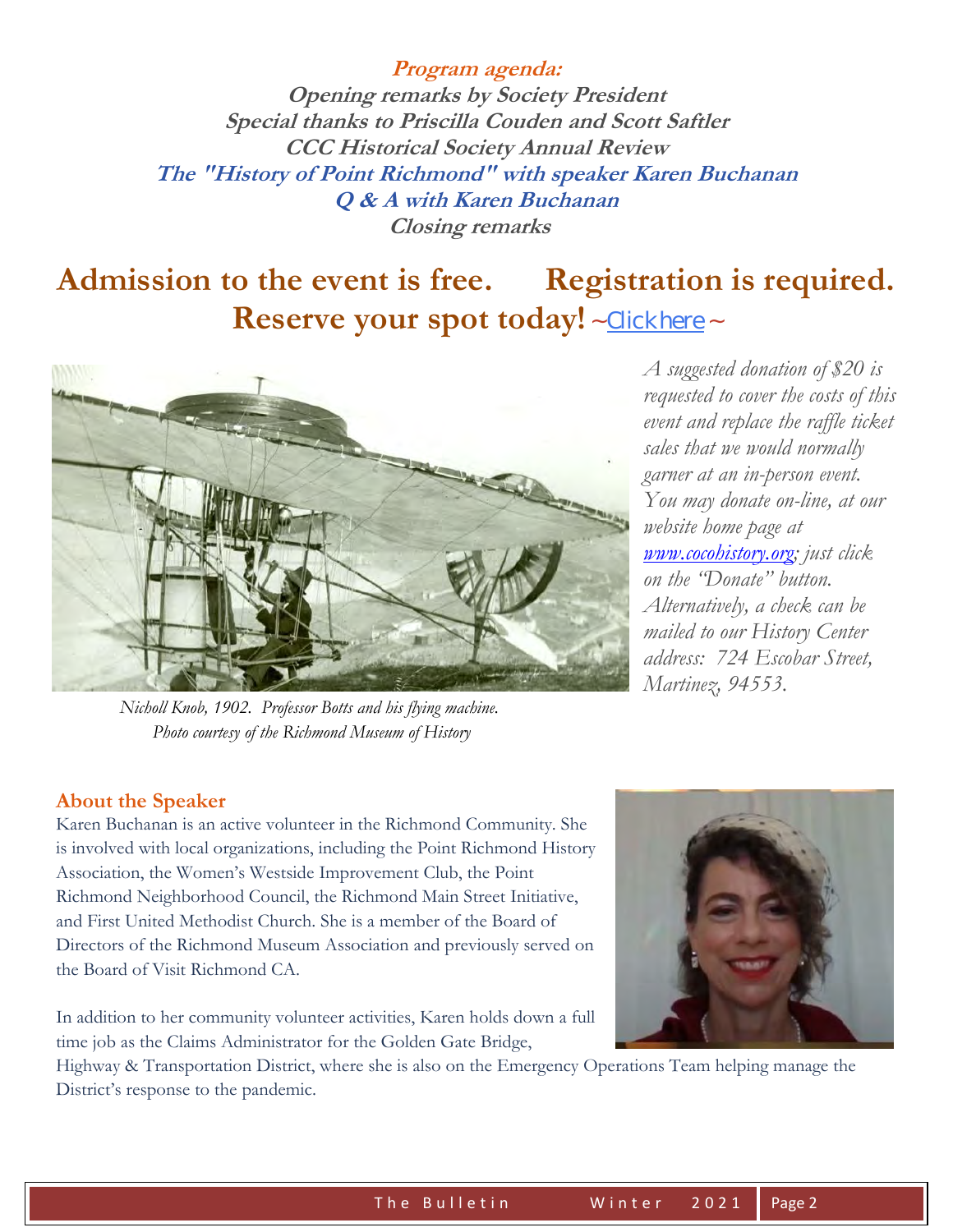## **Rancho El Sobrante: Filling in the Details**

*Donald Bastin*

The Rancho El Sobrante was granted to the Castro brothers, Victor and Juan Jose, in 1841. The grant was created out of surplus or "sobrante" land that lay between five existing grants. As the boundaries of these existing grants were indefinite, disputes and lawsuits ensued. These difficulties were compounded when the United States and Mexico went to war in 1846. Shortly after the termination of the war, in 1848, gold was discovered at Sutter's Mill, and California, particularly central and northern California, were swamped with new immigrants, many of whom settled onto the Rancho El Sobrante land. Some of these settlers had legitimate claims to their holdings, and others simply squatted on land that appeared to be open and unclaimed. But the outcome of all this activity, by the late 1800s, was a vastly altered world from the simple one that had existed in the early 1840s.



A brief look at the several Rancho El Sobrante grant maps that were produced from the early 1880s to the last one, issued in 1909, shows that the original 18,000 acre (or so) holding was broken up into much smaller tracts, most no larger than 500 acres. One of the most important tracts, at least as far as the history of the El Sobrante community is concerned, is the Warnecke tract, situated along what is now the northeastern shoreline of the San Pablo Reservoir.

The earliest maps, issued in the 1880s, clearly show that the Warnecke Tract was owned by August and Sophia Warnecke. In the image above, we can see that the Warnecke tract was situated just to the east of



the Clancy tract. The Clancy tract is now the site of Kennedy Grove, part of the East Bay Regional Park system. At the bottom of the tract we can clearly see the sinuous path of San Pablo Creek, and just above it, the tracks of the, at this time, defunct California & Nevada Railroad.

We have a photograph of the extended Warnecke family, at their house on the tract, taken in 1890.



But other than the fact that the Warneckes were immigrants from Germany, we knew little about them and we did not know how the tract came into their possession. All that changed in late August of 2014, when we were contacted by John Hadeler, a current resident of San Francisco who was doing genealogical research into his own family. In this endeavor, he had turned up a trove of letters, all written in German, dating from the early 1860s.

Hermann Hadeler was John Hadeler's great great uncle. He and his brother Wilhelm (John Hadeler's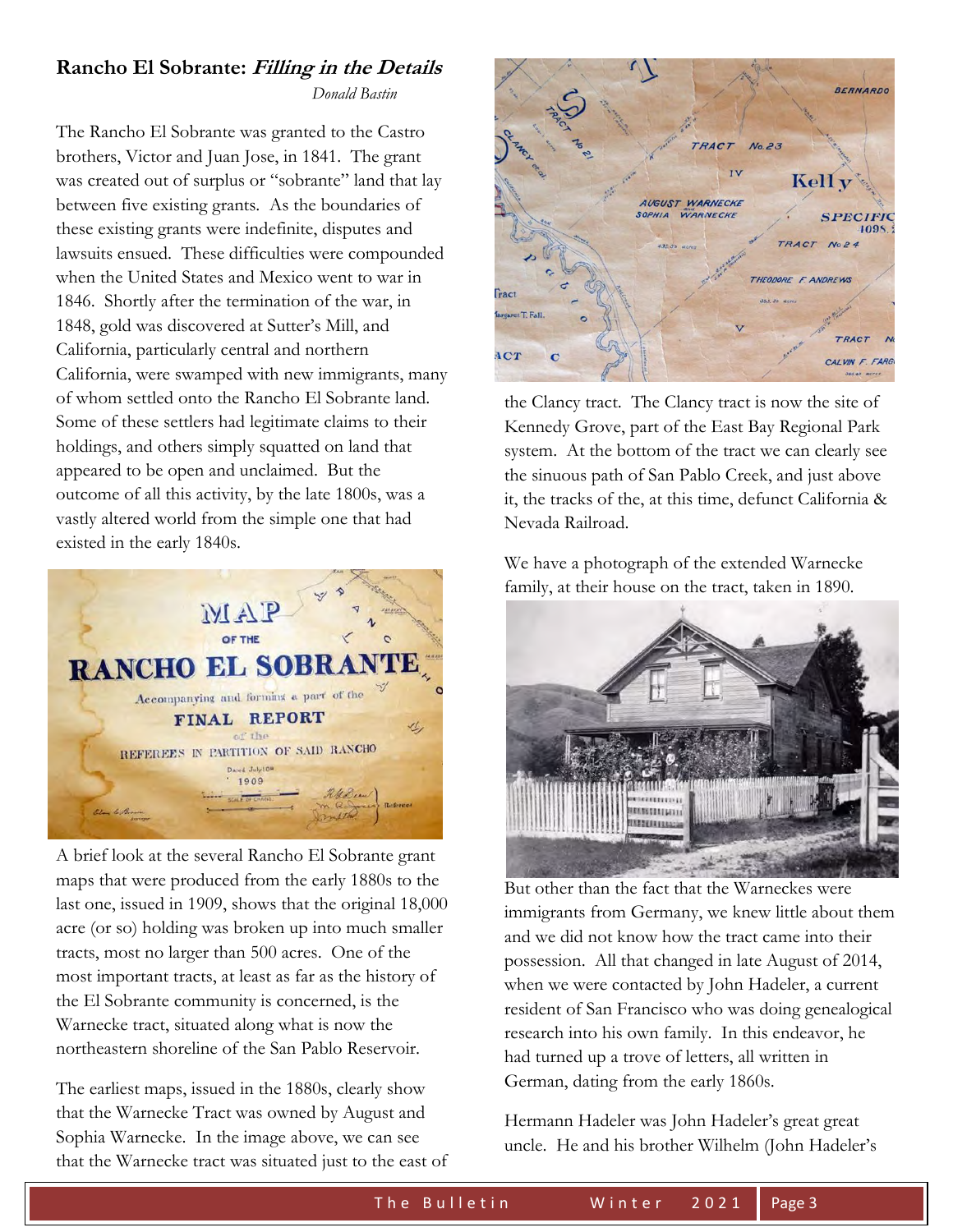great Grandfather) immigrated to America, from the village of Osten in Hanover (Germany was not unified until 1871) in 1848. Their sister, Clementine, who was married to Augustus Heinsohn, followed in 1853. The family members settled in Dayton, Ohio. Wilhelm stayed on in Dayton, but sometime between 1848 and 1856, Hermann came to California to join in the Gold Rush. Whether he actually struck gold or not is unclear, but by 1857, Hermann was in San Francisco, amassing a series of eight properties that are described in the court proceedings following his death in 1879. Seven of the properties were located within the city limits of San Francisco, while the eighth was in Contra Costa County. This was the property that later came to be known as the Warnecke Tract.

Of historical interest is the description of the Contra Costa parcel, taken from the 1882 court decision, following Hermann's death.

 *Beginning on the north bank of San Pablo Creek where Clancy's easterly line comes into said creek at a point marked "O" on a certain map used in a partition suit in the 19th District Court in and for the County of San Francisco. Thence North 32 degrees, East 86 10/100 chains to the center of Weyhe's Canon Creek, marked on said partition map "I". Thence upstream through said creek to the northeast line of the Hadeler tract, marked "H" on the said map. Thence south 58 degrees. East 40 60/100 chains to a stake and stone marked on said map "R." Thence at right angles to the last mentioned line 94 80/100 chains to the center of the creek known as Frenchman's Creek marked "P" on said map. Thence along the center line of said creek down stream to the San Pablo Creek, marked "T" on said map. Thence along the center line of said creek downstream to the place of beginning. The same being designated as division No. IV on said map, containing 435 30/100 acres, and being part of the Sobrante, so called.* 

It is interesting to note that many of these boundary lines are rather ephemeral, such as small creeks, stakes and rocks. Also, the language is antique. "Chains," for instance, is a unit of measure no longer in use, and is equivalent to 66 feet.

By 1865, Clementine's husband had died, and Clementine came out to California to join her older brother, bringing along her two young girls, Sophie and Dorothy. It seems that the Contra Costa property was already in Hermann's hands by this time, as we have a letter from Clementine, addressed to Wilhelm and her "aunt" in which she says that

 *"Dorie (Dorothy) is still in the country. . . . Dorie is getting all round and chubby out there. She doesn't want to come back to town (San Francisco) yet. They are making hay and she will be helping. That's fine and I support it. Certainly it must be healthy . . . ."* 

It may well be that the house that appears in the 1890 picture of the Warnecke family was already constructed at the time that little "Dorie" was making hay along San Pablo Creek.

So how did August Warnecke get into the picture?

When Hermann died in 1879, he left no will. So the matter of the distribution of his land holdings naturally went to court. It was not until February of 1882 that the matter was resolved: all eight parcels of land were allocated equally between sister Clementine and brother Wilhelm. Take a look at the name at the bottom of this document.

on # 108100 collected pince rendition of Timel account at 4 percent 4324 2477.20 San Francisco February 8th 1882. august Warneek Administrator of the Cetate of Herman Hadeler, Deceased

You will note that the administrator of Hermann's estate is none other than August Warnecke! Turns out he was Clementine's son-in-law, as he and Sophie (Sophia) had married in 1867. By the time of the legal proceedings following Hermann's death, Clementine and August had five children of their own.

The preceding information was taken from the *History of Contra Costa County* published in 1882. Here we also find that August was not only German, like the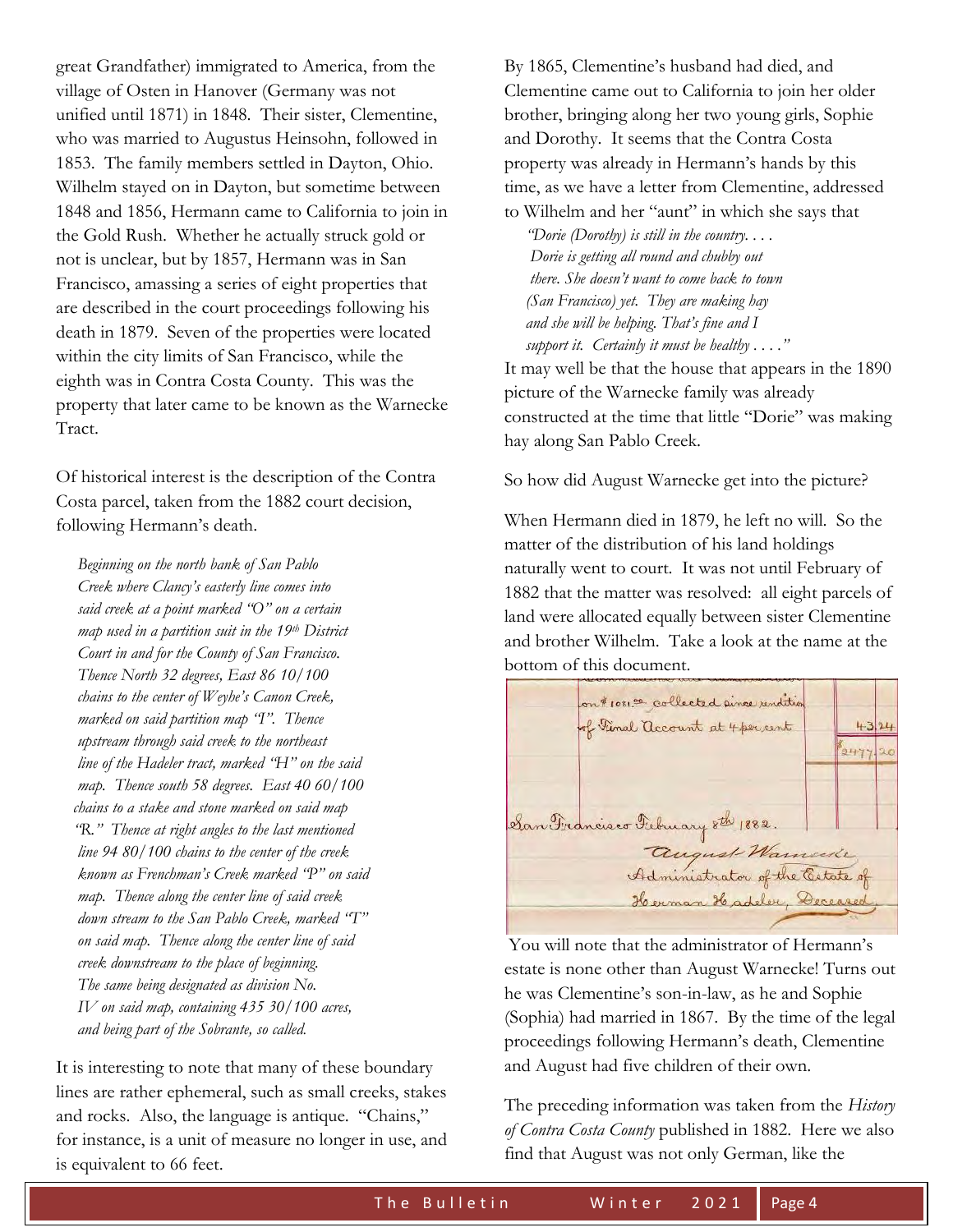Hadelers, but also hailed from the kingdom of Hanover. The *History* relates that August purchased the Contra Costa property in 1881, but this seems unlikely, as the court awarded the tract to both Clementine and Wilhelm early in 1882. And it is clear from the letters between Clementine and Wilhelm (who remained in Dayton, Ohio) that some time elapsed before an agreement was made as to the price that Wilhelm would accept for his share of the property. So while August and Sophie may have spent time on the property along San Pablo Creek, and even built a home there, actual legal possession of the land could not have taken place until 1882.

It seems that sometime after 1890, the Warneckes moved away from their home along San Pablo Creek, and the family ceased to be a part of the evolving history of El Sobrante. However, they did retain ownership of the land, leasing it to a Danish immigrant by the name of Soren Skow. It is the Skow family that has become woven into the fabric of the history of El Sobrante. Soren started a dairy operation on the Warnecke property, which was apparently successful as the business was going strong



as late as 1921, when the completion of the San Pablo reservoir necessitated a move to a new location. The Skow Family Dairy, also known as the Richmond Farm Creamery, set up shop along Clark Road, where the operation continued until sold in 1955.

The Warnecke property came under the control of the East Bay Municipal Utility District in 1923. As far as is known, nothing remains of the Hadeler-Warnecke home or the buildings associated with the Skow dairy operation.

Filling in the details is what historical research is all about. Through the efforts of people like John

Hadeler, often simply tracing their own family background, we uncover information that illuminates the world around us, and come to a better understanding of how and why things happened the way they did. Bottom line, without people like John, doing the grunt work of historical research, our knowledge of history, particularly local history, would be barren indeed. Thanks John!

#### **Clayton Bailey 1939-2020** *Steve James*

On June 6, 2020, Contra Costa County lost an artist like no other, Clayton Bailey. Clayton and his wife Betty found their way to Berkeley in 1968, after receiving a BS and MS from the University of Wisconsin-Madison in 1961-62. You can imagine the scene in Berkeley in 1968 and Clayton fit right in.



In the early 1970s he was a leading figure of the "Nut Art" movement. To get an idea of what "Nut Art" is, visit his website at [www.claytonbailey.com.](www.claytonbailey.com) Clayton became a tenured professor of ceramics at Cal State Hayward (now East Bay) and retired at age 57.

In 1970 Clayton and Betty settled in Port Costa and stayed. The community and surroundings fit his lifestyle. The mid 1970s is when I first became aware of Clayton's art, although I had no idea it was Clayton behind the white lab coat and strange sculptures. Port Costa has been and still is a site for young folks to take a weekend ride for a beer. The Warehouse Café was the bar of choice, where you could find ceramic and metal sculptures by Dr. George Gladstone, aka, Clayton. There were Big Foot remains among other strange displays. I would wonder who does this stuff? They must be one weird person.

Fast forward to 2014. This is when I first got to meet Clayton. He attended a Contra Costa Co. Historical Society event. He fascinated me. I only met him a few more times while visiting his Museum in Crockett.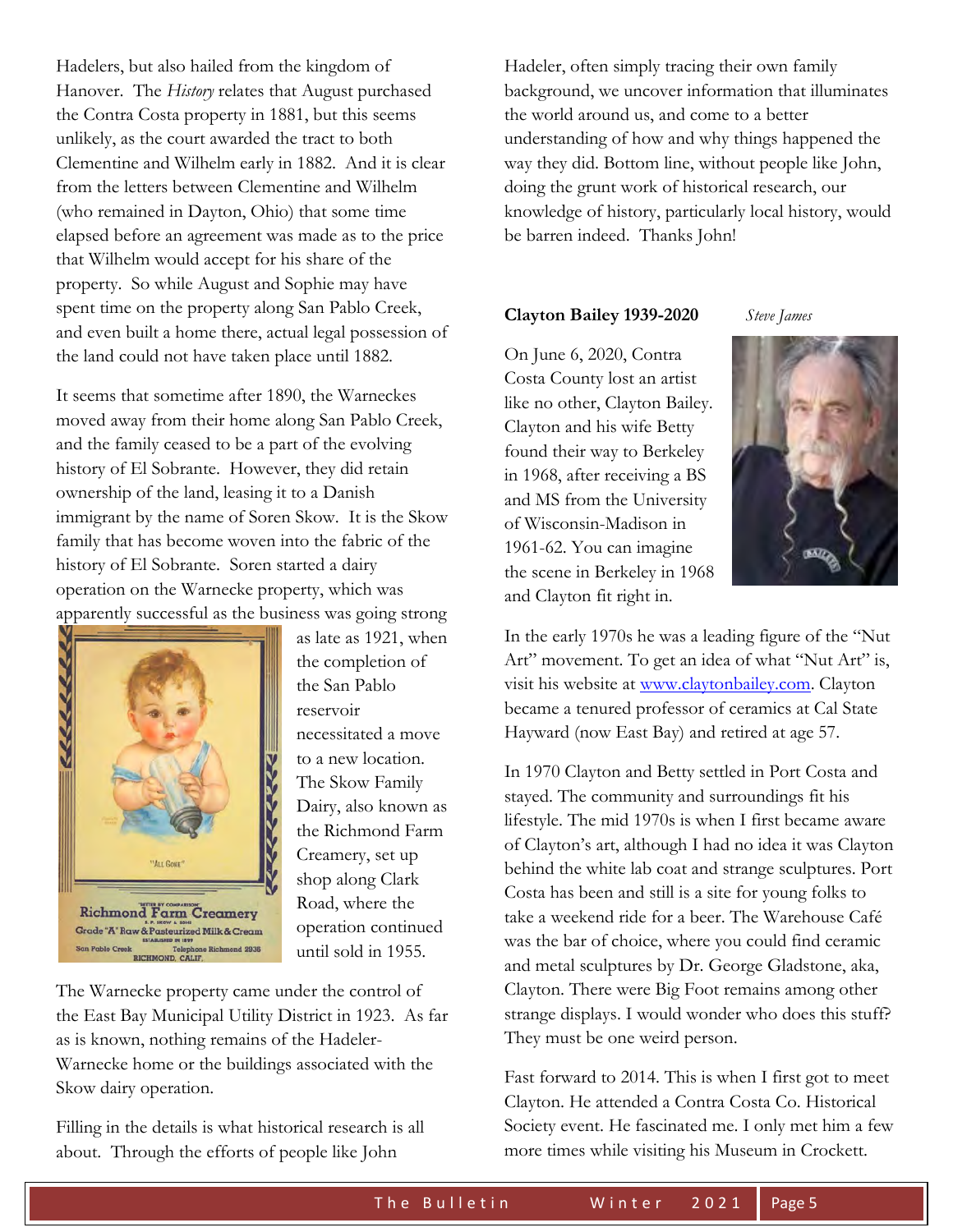Each time I would remind him where we first met, then it was on with the stories. How he and Betty came to the Bay Area. Why he settled in Port Costa (one reason was the clay deposits in the area are excellent for ceramics), and a few hints on what inspired him to make a sculpture. He would never admit an item of Dr. Gladstone's discovery was not real. The Big Foot droppings are real. Each item on display held a story.

Clayton's art is on display at major museums around the Nation and Europe. One of his life size metal



robots can be seen at the Oakland museum.



*The images above were supplied by board member John Burgh. They were given to John by Clayton, with whom he shared a love of vintage Studebakers.* 

On my last visit to Clayton's museum there were three life size scrap metal robots lined up at the door. I thought, "That is a strange display", so I asked, "What's up with these three?" He said, "Those are shipping out tomorrow to New York City Museums".

I thought "WOW an artist from Port Costa has items on display at New York City Museums!". Truly, a leader in his chosen field. The "Nut Art" leader from Port Costa, Contra Costa County. Truly a unique individual and a piece of Contra Costa history. He will be missed.

| New Renew Gift                                            |                                                               |
|-----------------------------------------------------------|---------------------------------------------------------------|
| Date: $\_\_$                                              |                                                               |
|                                                           |                                                               |
|                                                           |                                                               |
|                                                           |                                                               |
| $\overline{\mathrm{Zip}}$ Phone                           |                                                               |
| E-Mail                                                    |                                                               |
| newsletter by e-mail-saves money and trees                | Please check here if you would prefer to receive your         |
|                                                           | DUES:                                                         |
|                                                           | Individual \$40 Couple \$70 Sponsor \$100                     |
| $\frac{Patron \, $200}$                                   | Corporate \$500                                               |
| Benefactor \$1000                                         | ___ Student \$20                                              |
|                                                           | Your membership renewal date can be determined by checking    |
| the address label on this newsletter. If you receive your |                                                               |
|                                                           | newsletter via e-mail please call the History Center at: 925- |
| 229-1042, or e-mail <i>info@cocohistory.org</i> to renew. |                                                               |
|                                                           | Please consider CCCHS in your estate planning. It is          |
| simple, and any gift is tax deductible. We have a         |                                                               |
|                                                           | Schwab account that makes it easier for members and           |
|                                                           | others to donate shares of stock to the Society, a good       |

**CCCHS MEMBERSHIP APPLICATION**



**You Shop. Amazon Gives**  Select the **Contra Costa** 

 **County Historical Society** as your charity on [AmazonSmile.com](http://r20.rs6.net/tn.jsp?f=00143kq_vjuW17nzsvQS7ieq68orvkdNWJJpjOm7ZES45Yd_o533l3wS1Q6v4OKnXumGEaMB7MtNZv20fOjnAL7x7szZpAX8wwiYVqGSrKNGtiqpFcSf7KR6WANoqAcP3K0stI8kqRUfA7q0r6eVY3EizRbJeInz2VP7U5KirWXcyw=&c=2PhefSTIuunA51krBQ57kiavv08UnIICjsIhr0oK-8XgZOGIsrYgmw==&ch=gSGRyvE05S0F_cIkTeTUWCLbuiZ9mEZfSKGbpASuX2dfABMHw0gJ4A==) and when you shop on Amazon,

 Use this link: [https://smile.amazon.com](http://r20.rs6.net/tn.jsp?f=00143kq_vjuW17nzsvQS7ieq68orvkdNWJJpjOm7ZES45Yd_o533l3wS1Q6v4OKnXumGEaMB7MtNZv20fOjnAL7x7szZpAX8wwiYVqGSrKNGtiqpFcSf7KR6WANoqAcP3K0stI8kqRUfA7q0r6eVY3EizRbJeInz2VP7U5KirWXcyw=&c=2PhefSTIuunA51krBQ57kiavv08UnIICjsIhr0oK-8XgZOGIsrYgmw==&ch=gSGRyvE05S0F_cIkTeTUWCLbuiZ9mEZfSKGbpASuX2dfABMHw0gJ4A==) to select **Contra Costa County Historical Society Inc.** as your charitable organization and then login with your regular Amazon account information.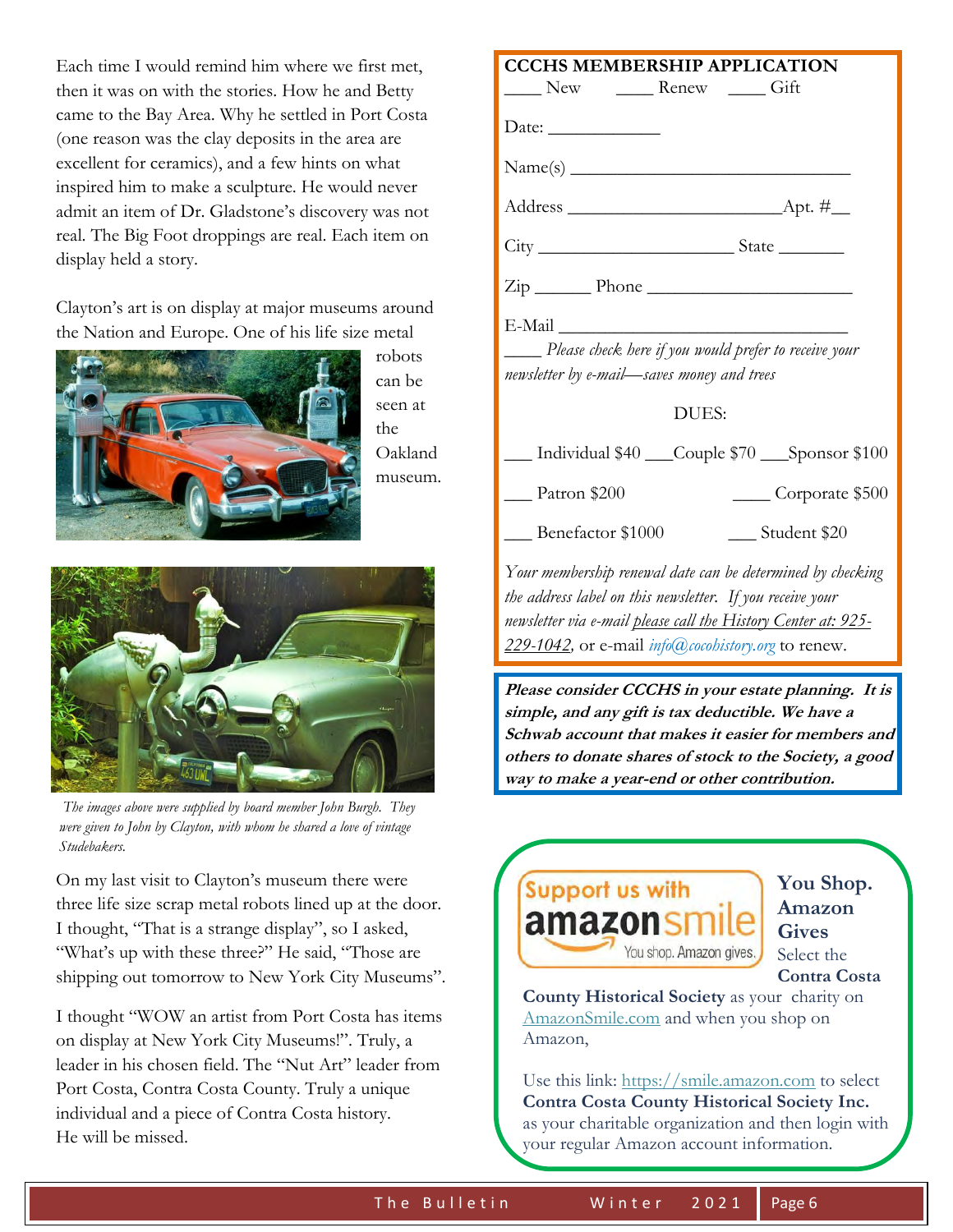#### **From the Executive Director:**



As we start this new year, I have task of starting a new job as the newest (and only third) Executive Director of the Contra Costa County Historical Society. In the two months that I have been on board I have been struck by the

level of commitment and professionalism exhibited by all of the wonderful volunteers, the Board of Directors, and most of all, by my predecessor, Priscilla Couden. The "bar" has been set high and I look forward to meeting the challenges that await me.

A little background: I was born and raised in Sacramento and attended Sacramento State, receiving a BA in Communications Studies. On graduating, I entered the Navy via the Aviation Officer Candidate program. Receiving my commission, I attended flight school; after receiving my "Wings of Gold" I was assigned to a P-3C "Orion" squadron at NAS Moffett Field. From Moffett, I made deployments to Okinawa; Diego Garcia, BIOT; and Misawa, Japan. After four years at Moffett, I was transferred to the U.S. Merchant Marine Academy at Kings Point, NY,serving as an Asst. Professor of Naval Science.

After my tour ended at Kings Point, I transferred to the Naval Reserve and returned to California where I began a career at San Francisco International Airport. During my 22 years at SFO I worked as an Emergency Planner, Operations Supervisor, Duty Manager, Supt. of Operations for the International Terminal, Assistant Deputy Director for Noise Abatement, and Director of Community Affairs.

Retiring from SFO, I worked as a consultant for a local city, a major utility, and an airline. I also worked for the USS Hornet Museum in Alameda, as its Marketing and Communications Manager, and as the Executive Director.

I retired from the Naval Reserve in 2008 at the rank of Captain and with more than 3,000 hours of flight time in the P-3C Orion.

I plan to take advantage of our downtime and begin developing a three-year strategic plan. As a Naval Flight Officer, navigation is part of my DNA. By developing this three-year plan, it is my goal to build upon the past successes of my predecessors and continue to grow and develop the CCCHS.

I look forward to meeting as many of you as possible, and I have thoroughly enjoyed working with the Board and all the volunteers. I am excited to share my ideas and see where we can go as an organization. All my best as we embark on what all of us hope will be a less stressful and more successful New Year! *Michael McCarron* 

#### **From the President:**

As I complete my two years' tenure as board president, I am reminded that the greatest difficulties and the toughest challenges can lead to new opportunities and a brighter future. Our Society seems to be experiencing that phenomenon as we begin the new year.



Here's one example. With our History Center still closed to visitors, we will take advantage of this "quiet time" to develop a three-year strategic plan suggested by our new executive director Mike McCarron. Without visitors coming in or the phones ringing, we have time to develop a plan for taking us from where we are to where we need to be. Board members, staff, and volunteers all will have input. This type of multi-year strategic planning is a luxury, since small non-profits like us rarely have the chance to do it.

Another example has to do with our collections policy. Having taken the Contra Costa County Library's Local History Collection – a very large collection for us – we are out of storage space. Given the shutdown, and the fact that no one is offering us any collections at the moment, we will have a chance to review how and when we will accept such collections from here on. We continue to look for additional off-site storage for our archives that don't need humidity- and temperature-controlled rooms.

A final example has to do with processing the collections we already have, some of which are stored in boxes in our kitchen/break room and many in the hallways. Without visitors coming in, once we can resume having a few volunteers in the building we will be able to make more progress in going through those collections, properly storing them or moving them to other institutions if we find we don't need them.

All of this bodes well for the future. This newsletter, and our website, will keep you informed of our progress. In the meantime, stay healthy and safe. *John Greotzer*